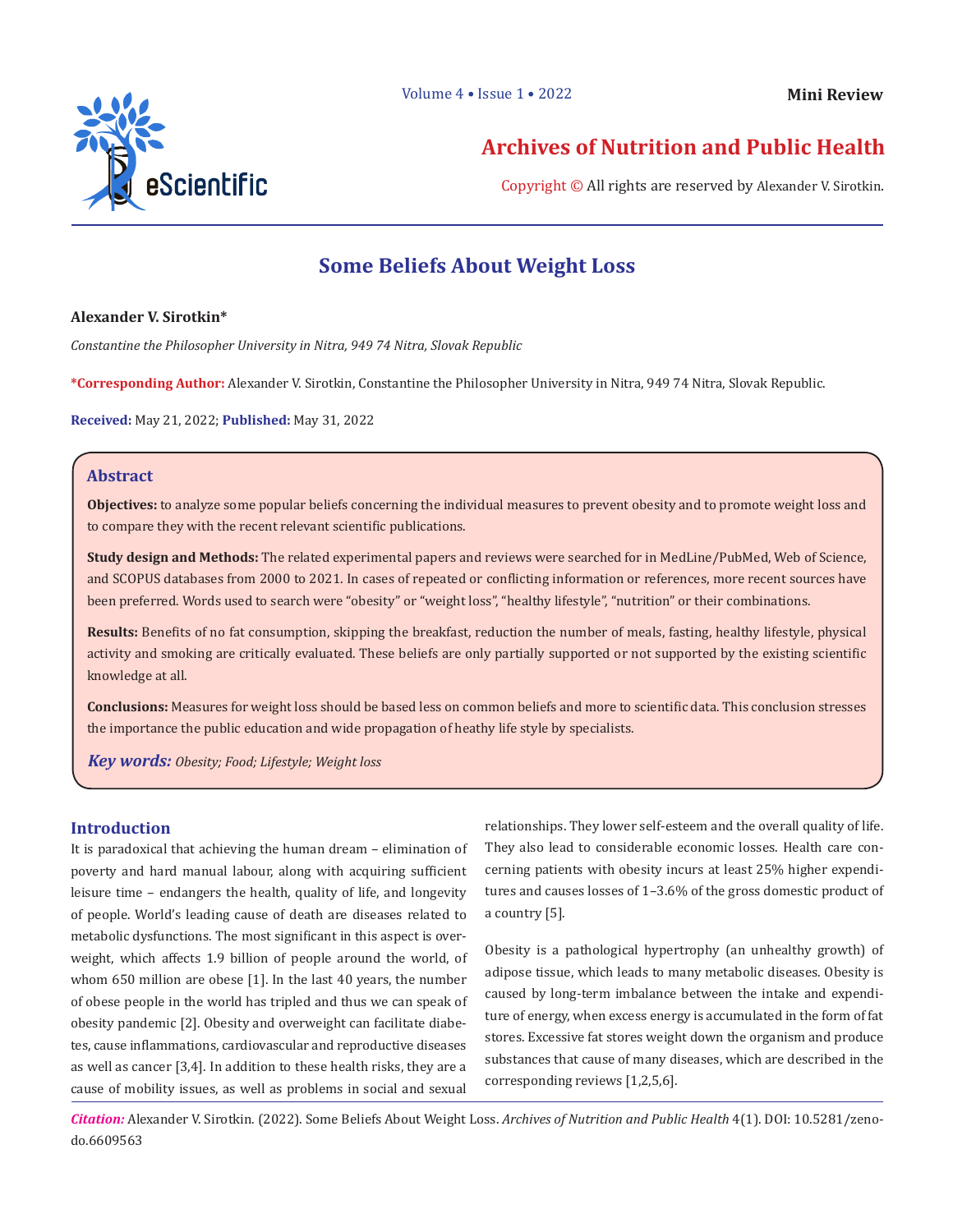This publication aspires to be a scientific review, which contains a critical overview of validated and non-validated knowledge concerning some measures to prevent obesity. At the same time, it wants to be comprehensible, interesting and useful even for a reader without a deep scientific background. *If I skip breakfast, I'll lose weight and be healthier*

**Study design:** The objective of this publication is to review of the most recent scientific publications concerning measures to prevent and mitigate obesity and to promote weight loss.

Search for literature was performed in agreement with the PRIS-MA- ScR criteria (PRISMA-ScR-Fillable-Checklist\_11Sept2019.pdf (prisma-statement.org) Related articles were searched for in Med-Line/PubMed, Web of Science, and SCOPUS databases from 2000 to 2021. In cases of repeated or conflicting information or references, more recent sources have been preferred. Words used to search were "obesity" or "weight loss", "healthy lifestyle", "nutrition" or their combinations. Both relevant experimental papers and the reviews were evaluated. A total of 301 research papers and reviews were inspected, and 126 were considered as useful and suitable for analysis.

#### **Some beliefs about weight loss**

Among people, on the internet, and in literature, even the scientific, circulate many weight loss recipes. Some of them, however, should be taken with a grain of salt. Here are a few wide-spread beliefs about weight loss, which are not supported by the existing scientific knowledge.

#### *If we don't eat fat, we'll be healthy and slim*

Healthy – that will not happen without fats. As was already mentioned, body needs fat to store energy, for thermoregulation, mechanic protection for internal organs, as a building material for cells, as a source of hormones, a solvent for some substances, source of water, and likely also as a source of other cell types [7].

Slim – that is also questionable. Obesity can be facilitated not only by the consumption of fats, but proteins and carbohydrates as well. Lipids can be produced in metabolism of proteins [8] and carbohydrates [9,10]. And if we consume large amounts of proteins and carbohydrates, these are burned instead of fat, which is then all stored instead of burned. Additionally, carbohydrates trigger production of insulin, which activates storing of fat (Bray, 2013). Therefore, fat stores can grow not only from fat intake, but from carbohydrates

and proteins as well. For example, high protein intake from protein diets and during bodybuilding can lead to obesity instead of weight loss [12,13].

In some experiments, skipping breakfast aided in treatment of obesity [14], but other studies did not confirm this effect [15]. One reason can be that skipping breakfast disturbed the circadian rhythms of the metabolic process and reduced not only the intake but the expenditure of energy (as discussed earlier) as well. Some authors even state that skipping breakfast was linked to higher obesity rate, worse quality of nutrition [16,17] and increased levels of fat and risk of cardiovascular diseases [15,17].

#### *The more often I eat, the more weight I gain*

What matters more is how much and what you eat. Number of daily meals evolves along with lifestyle [15]. Our ancestors – apes and hunters of the Stone Age – likely did not strictly divide meals into breakfast, lunch and dinner, but ate when food was available. The Ancient Romans ate usually only one meal at midday, and the medieval people – breakfast and lunch. It was only with the introduction of artificial lighting, which prolonged daily activities, that an evening meal became the social norm. Comparative studies of the prevalence of obesity showed better weight loss results for people eating 1-2 times a day and 5-6 times a day than those who ate 3 times a day [15]. Therefore, we can choose from two alternative models of eating. The first alternative is only one or two meals a day. This model can be better suited to busy people. The second model recommends 5 to 6 meals a day. Here, however, it is necessary to control the portion sizes of the individual meals in order to not exceed the optimum daily intake. Considering the physiology of digestion as well as the circadian rhythms, I lean towards the second model and recommend dividing the optimum daily energy intake into breakfast, lunch, dinner and a morning and afternoon snack.

#### *Fasting helps with weight loss*

Not always. In fact, you can even gain weight during a fast [15]. The body resists the loss of energy stores by reducing energy expenditure (for heat production, physical activity, etc.) and increasing storing of fat after the fast. A religious fast (such as Lent or Rhamadan) does not always mean a decrease in the calorie intake, but only a change in the type of food consumed (meat replaced by fish, pasta, etc.) or a change from eating during the day to eating at night

*Citation:* Alexander V. Sirotkin. (2022). Some Beliefs About Weight Loss. *Archives of Nutrition and Public Health* 4(1). DOI: 10.5281/zenodo.6609563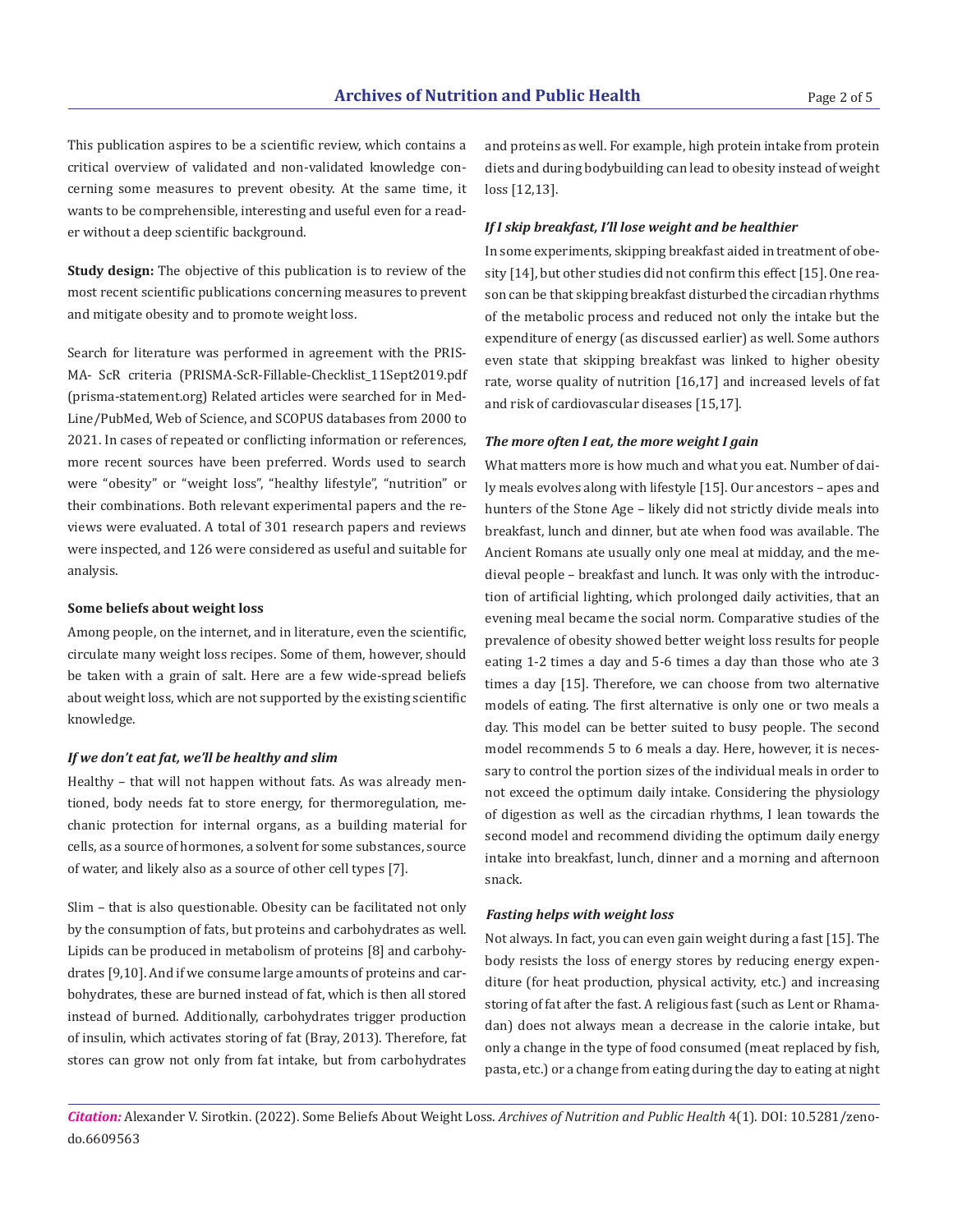(which is not healthy). Despite that, it is widely practiced due to spiritual, cultural and religious reasons. In the past, there were also economic reasons (fasting in spring, when there was little food). Roman emperors used to avoid food one day a month for health [18]. Fasting can truly lead to reduction in weight, but only in combination with low-calorie diet [19]. In some studies, fasting led to weight loss in all patients [20], in some, only in the obese ones but not the healthy ones. At the same time, the body weight returned to its original values at a rapid rate after fasting [21].

## *With healthy lifestyle, anyone can manage healthy weight loss or gain*

In theory, if I take in less energy and increase my expenditure of it, I will be losing weight. And the other way around. Therefore, the obesity epidemic is often connected to sedentary lifestyle. Long hours spent in front of television correlate with risk of obesity in both children and adults [5]. For these reasons, limiting food intake and increasing physical activity are the most popular weight loss methods. In most cases it is even correct, but not always. First, hereditary obesity or thinness exist and they are not caused by incorrect eating habits but by damaged genes (polymorphism, mutations) regulating metabolism [22,23]. Second, a condition for weight loss is the combination of decreased energy intake and increased expenditure of it. To disrupt the equilibrium between these processes is very difficult not just psychologically but also physiologically. We have already described various interconnected feedback mechanisms, which guard the equilibrium between the intake and expenditure of energy and stabilize the energy stores of the organism. For example, the body reacts to decreased calorie intake by decreasing expenditure of energy and thus preserves the fat stores in an unchanged state [15]. Third, sport and exercise can increase energy expenditure to produce motion and heat. This expenditure, however, represents only a small percentage of the total energy output. The largest portion of energy expenditure is for basal metabolism (breathing, digestion, and thermoregulation). Basal metabolism is unique for each individual, hereditary, and difficult to influence [22]. For example, the dissipation of heat is different between men and women [24].

#### *Physical activity burns fat*

Not always. Regular physical activity (sport, manual labour) activates at once the burning of fat, glycogen, and proteins. However, when a couch potato decides to start exercising, his body will first burn glycogen, then proteins and finally fat. Therefore, he'll need more time and effort to burn fat than a person who is regularly physically active. If he burns any fat at all [7].

#### *Smoking is slimming*

This myth is based on the fact that people who stop smoking often gain weight. That is, however, a result of an overall improvement in health and that these people exchange one vice for another (instead of a cigarette, they reach for candy). In reality, smokers (regardless of the number of cigarettes smoked daily) gain approximately 4.4 (men) and 5.0 (women) kg more over 10 years than non-smokers [5].

Therefore, the common beliefs listed above are only partially supported or not supported by the existing scientific knowledge at all. Therefore, the individual measures for weight loss should be based less on common beliefs and more to scientific data. This conclusion stresses the importance the public education and wide propagation of heathy life style by specialists.

I hope the present information will spare the false hope and unnecessary disappointment of the readers, when engaging in activities that might not bring desired results. On the other hand, I believe this knowledge can help to define and manage a healthy lifestyle. And individual obesity treatment should be consulted with experts – medical doctors.

#### **Conflict of interest statement**

The author declares no conflict of interest.

#### **References**

- 1. Haider N, Larose L. (2019). Harnessing adipogenesis to prevent obesity. Adipocyte. 8(1): 98-104.
- 2. Atawia RT, Bunch KL, Toque HA, Caldwell RB, Caldwell RW. (2019). Mechanisms of obesity-induced metabolic and vascular dysfunctions. Front Biosci (Landmark Ed). 24: 890-934.
- 3. Skrypnik K, Suliburska J, Skrypnik D, Pilarski Ł, Reguła J, Bogdański P. (2017). The genetic basis of obesity complications. Acta Sci Pol Technol Aliment. 16(1): 83-91.
- 4. Sung J, Ho CT, Wang Y. (2018). Preventive mechanism of bioactive dietary foods on obesity-related inflammation and diseases. Food Funct. 9(12): 6081-95.
- 5. Mohamed GA, Ibrahim SRM, Elkhayat ES, El Dine RS. (2014). Natural anti-obesity agents. Bull Fac Pharmacy, Cairo University 52:269-284.
- 6. Ghaben AL, Scherer PE. (2019). Adipogenesis and metabolic health. Nat Rev Mol Cell Biol. 20(4): 242-258.

*Citation:* Alexander V. Sirotkin. (2022). Some Beliefs About Weight Loss. *Archives of Nutrition and Public Health* 4(1). DOI: 10.5281/zenodo.6609563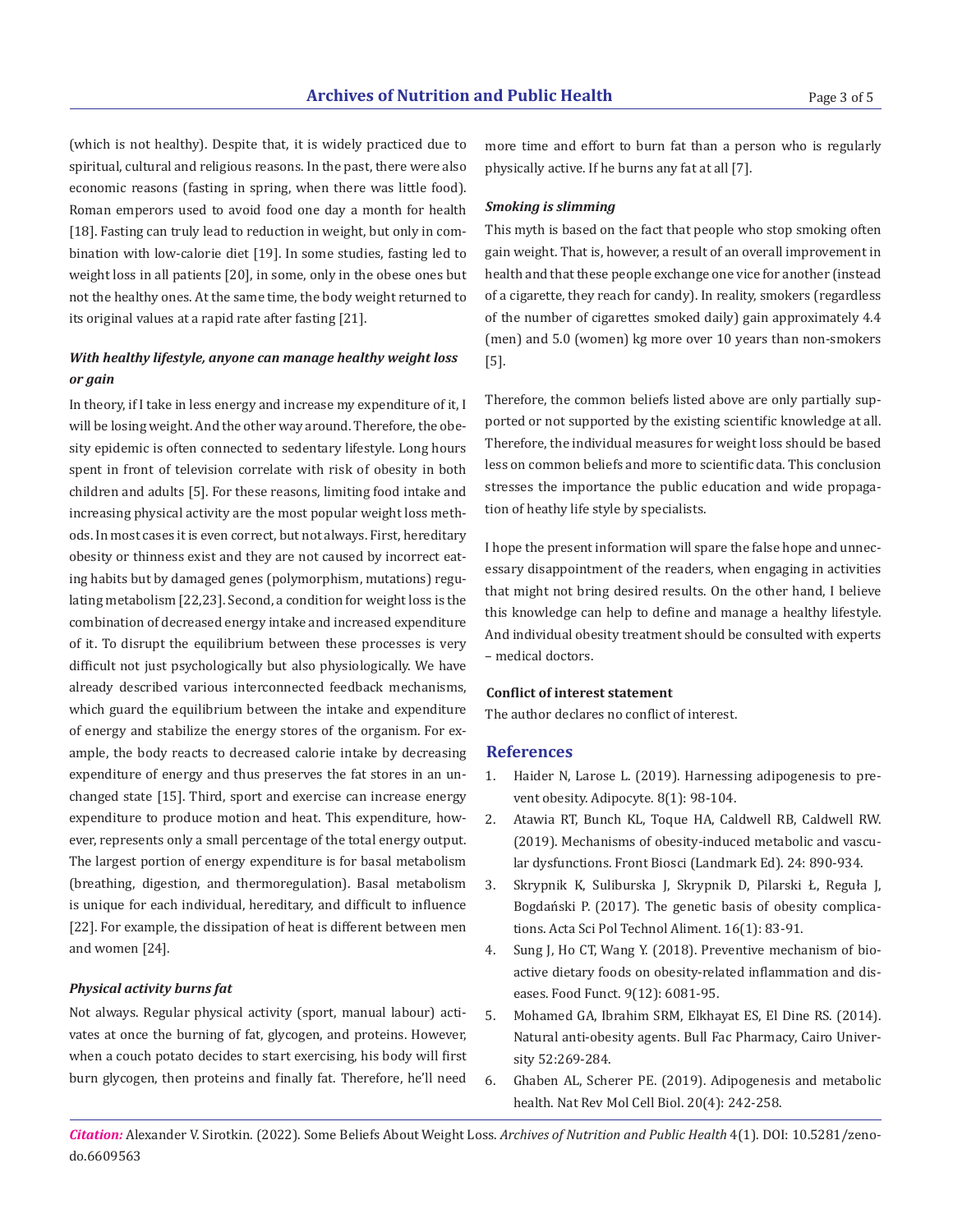- 7. Haylett WL, Ferris WF. (2019). Adipocyte-progenitor cell communication that influences adipogenesis. Cell Mol Life Sci. 77(1):115-28.
- 8. Schutz Y. (2011). Protein turnover, ureagenesis and gluconeogenesis. Int J Vitam Nutr Res. 81(2-3): 101-7.
- 9. Flatt JP. (1970). Conversion of carbohydrate to fat in adipose tissue: an energy-yielding and, therefore, self-limiting process. J Lipid Res. 11(2): 131-43.
- 10. Schwarz JM, Clearfield M, Mulligan K. (2017). Conversion of Sugar to Fat: Is Hepatic de Novo Lipogenesis Leading to Metabolic Syndrome and Associated Chronic Diseases? J Am Osteopath Assoc. 117(8): 520-527.
- 11. Bray GA. (2013). Energy and fructose from beverages sweetened with sugar or high-fructose corn syrup pose a health risk for some people. Adv Nutr. 4(2): 220-5.
- 12. Bray GA, Smith SR, de Jonge L, Xie H, Rood J, Martin CK, Most M, Brock C, Mancuso S, Redman LM. (2012). Effect of dietary protein content on weight gain, energy expenditure, and body composition during overeating: a randomized controlled trial. JAMA. 307(1): 47-55.
- 13. Popp CJ, Beasley JM, Yi SS, Hu L, Wylie-Rosett J. (2019). A crosssectional analysis of dietary protein intake and body composition among Chinese Americans. J Nutr Sci. 8: e4.
- 14. Geliebter A, Astbury NM, Aviram-Friedman R, Yahav E, Hashim S. (2014). Skipping breakfast leads to weight loss but also elevated cholesterol compared with consuming daily breakfasts of oat porridge or frosted cornflakes in overweight individuals: a randomised controlled trial. J Nutr Sci. 3: e56.
- 15. Paoli A, Tinsley G, Bianco A, Moro T. (2019). The Influence of Meal Frequency and Timing on Health in Humans: The Role of Fasting. Nutrients. 11(4). pii: E719.
- 16. Ahadi Z, Qorbani M, Kelishadi R, Ardalan G, Motlagh ME, Asayesh H, Zeynali M, Chinian M, Larijani B, Shafiee G, Heshmat R. (2015). Association between breakfast intake with anthropometric measurements, blood pressure and food consumption behaviors among Iranian children and adolescents: the CASPIAN-IV study. Public Health. 129(6): 740-7.
- 17. Monzani A, Ricotti R, Caputo M, Solito A, Archero F, Bellone S, Prodam F. (2019). A Systematic Review of the Association of Skipping Breakfast with Weight and Cardiometabolic Risk Factors in Children and Adolescents. What Should We Better Investigate in the Future? Nutrients. 11(2). pii: E387.
- 18. Suetonius GT. Životopisy rímskych cisárov. (2010). [The life of the roman caesars] Vydavateľstvo Spolku slovenských spisovateľov, Bratislava, 311 pp, ISBN 9788080614270.
- 19. Zubrzycki A, Cierpka-Kmiec K, Kmiec Z, Wronska A. (2018). The role of low-calorie diets and intermittent fasting in the treatment of obesity and type-2 diabetes. J Physiol Pharmacol. 69(5).
- 20. Ganesan K, Habboush Y, Sultan S. (2018). Intermittent Fasting: The Choice for a Healthier Lifestyle. Cureus. 10(7): e2947.
- 21. Fernando HA, Zibellini J, Harris RA, Seimon RV, Sainsbury A. (2019). Effect of Ramadan Fasting on Weight and Body Composition in Healthy Non-Athlete Adults: A Systematic Review and Meta-Analysis. Nutrients. 11(2). pii: E478.
- 22. Oussaada SM, van Galen KA, Cooiman MI, Kleinendorst L, Hazebroek EJ, van Haelst MM, Ter Horst KW, Serlie MJ. (2019). The pathogenesis of obesity. Metabolism. 92: 26-36.
- 23. Vettori A, Pompucci G, Paolini B, Del Ciondolo I, Bressan S, Dundar M, Kenanoğlu S, Unfer V, Bertelli M. (2019). Geneob Project. Genetic background, nutrition and obesity: a review. Eur Rev Med Pharmacol Sci. 23(4): 1751-1761.
- 24. Kaciuba-Uscilko H, Grucza R. (2001). Gender differences in thermoregulation. Curr Opin Clin Nutr Metab Care. 4(6): 533-6.